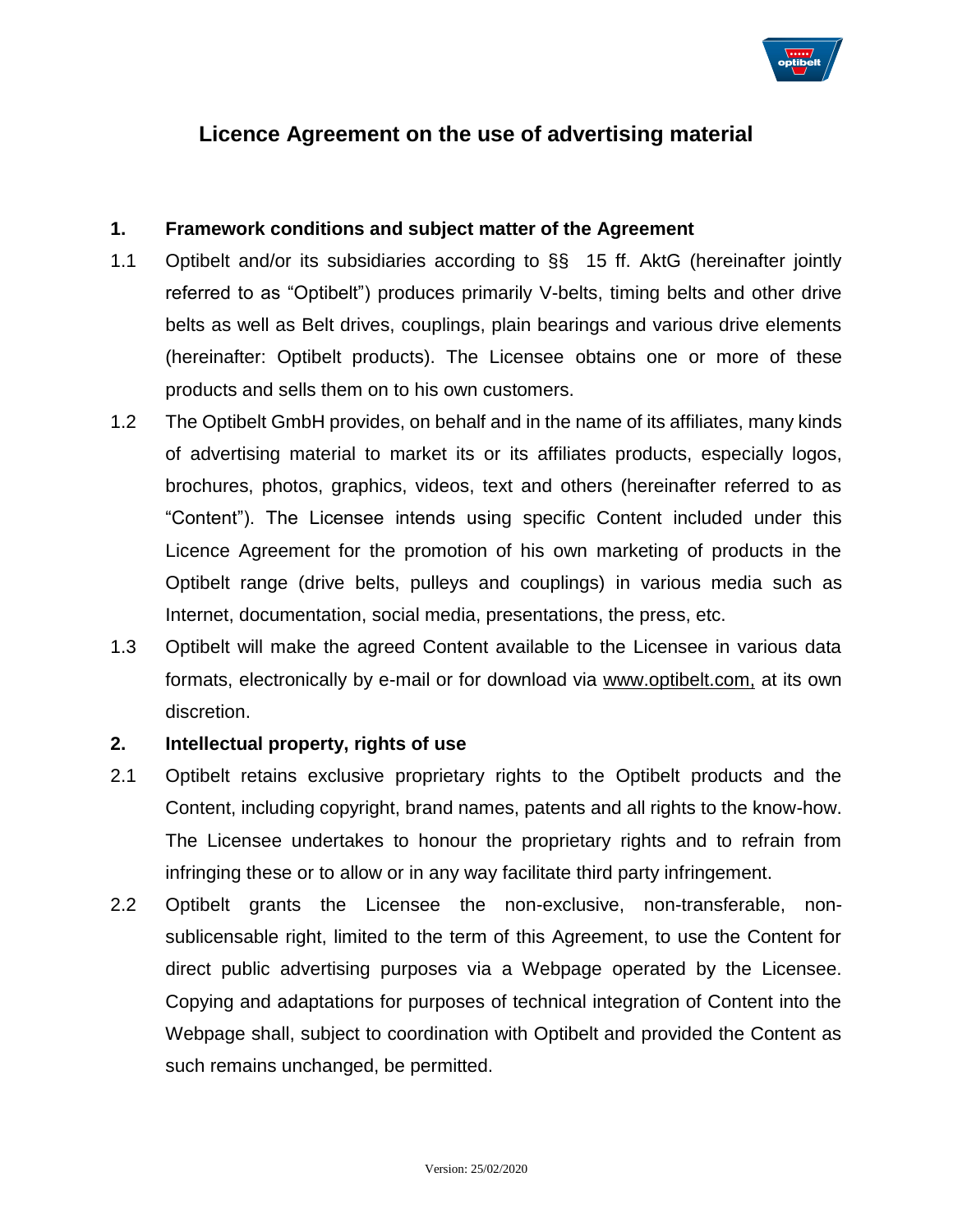- 2.3 Use of the Content in the form of excerpts and use in the context of other photos, videos, logos, graphics, text, digital content or other material shall be permitted subject to express Optibelt consent in writing.
- 2.4 The Licensee shall not pass on the *Content* to third parties unless with prior written Optibelt consent or unless such Content is verifiably essential to the user's advertising activity.
- 2.5 Optibelt shall be free at any time to revoke these granted rights of use, without furnishing reasons. The Licensee shall then be obligated to cease using/utilising the Content. Optibelt shall, however, agree at its own discretion to allow the Licensee reasonable respite, provided reasonable to Optibelt. The Licensee shall not be entitled to such respite.

## **3. Obligations of the Licensee**

- 3.1 The Licensee shall comply with Optibelt stipulations on the technical and creative utilisation of the Content.
- 3.2 The Licensee shall at all times allow Optibelt free access to his advertising material including the Content, for purposes of control of compliance. The Licensee shall on request submit samples, page proofs and the like to Optibelt. Optibelt reserves the right to approve or prohibit certain individual advertising material.

## **4. Third party rights**

- 4.1 The Licensee is aware that parts of the Content were compiled and prepared by third parties commissioned by Optibelt. Optibelt guarantees that it is entitled to grant the rights of use as per Clause 2 and that no conflict exists with third party rights.
- 4.2 Optibelt shall, should third parties assert claims against the Licensee for violations of copyright or other rights based on public disclosure of Content under this Agreement, at own cost defend such rights in court or out-of-court, provided the Licensee notifies Optibelt of such claims without delay and in writing. The Licensee shall provide Optibelt with all information required for such defence.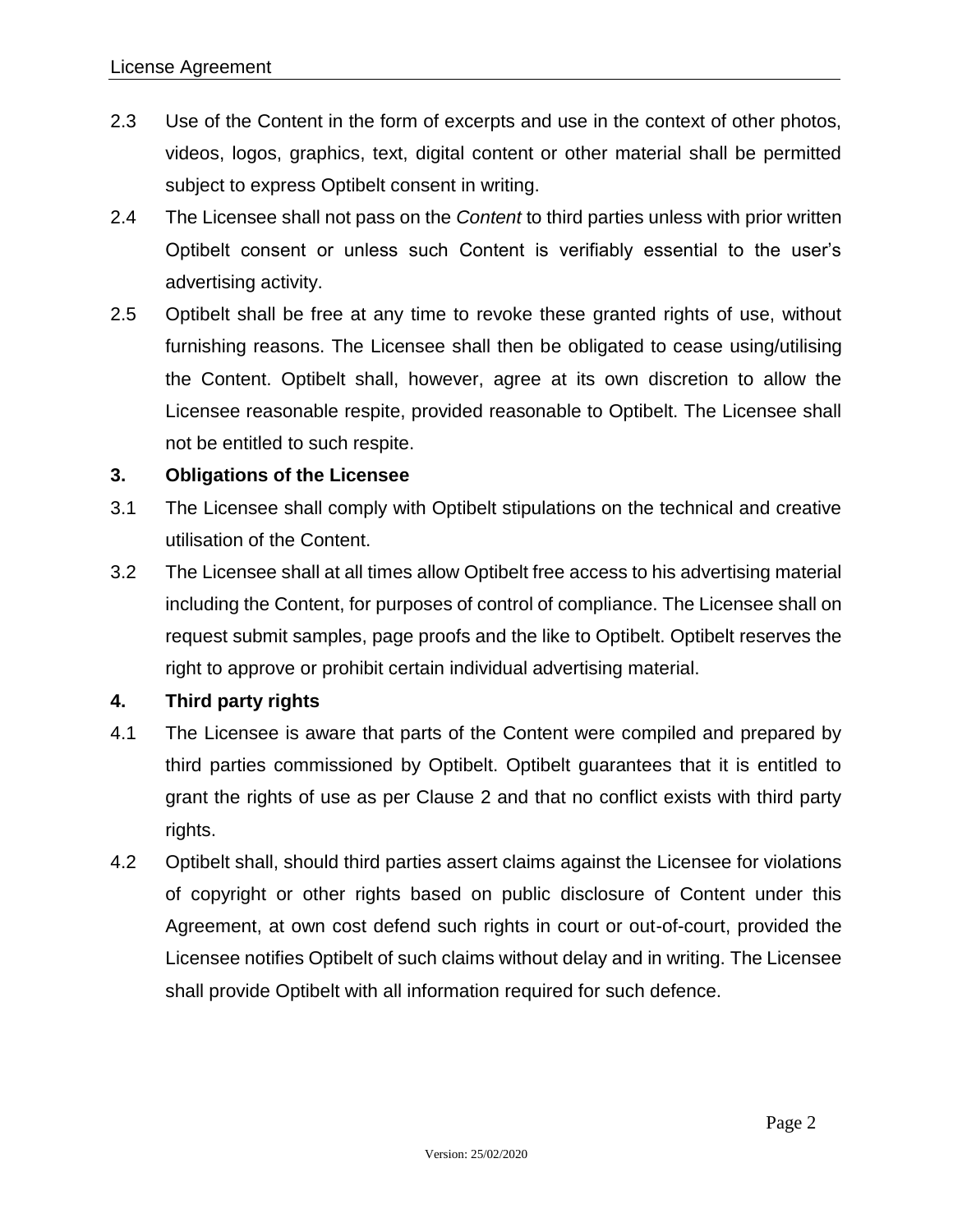4.3 Optibelt may at own discretion change or replace such Content to ensure that no third party rights will be violated or that the owner of the pertinent rights will grant the Licensee the required rights of further use. Both parties shall have a right to extraordinary termination of this Agreement in the event that the Content cannot be adapted or the requisite rights of use cannot be obtained. The Licensee shall have no rights to further claims.

## **5. Liability**

- 5.1 Optibelt liability shall be limited to intent or gross negligence.
- 5.2 Optibelt liability shall, in cases of violation of cardinal contractual obligations due to negligence leading to material or financial loss and in cases of violation of other contractual obligations due to negligence, be limited to reasonable and predictable losses under the Agreement. Such liability based on negligence, irrespective of legal basis, shall be limited to EUR 5 000.00 in total.
- 5.3 The liability assumed by Optibelt for guarantees and for injury to life, limb or health and the provisions under the Product Liability Act remain unaffected. The parties agree that Optibelt took over no guarantees.

## **6. Term and termination of Agreement**

- 6.1 This Agreement is concluded for an indefinite period. It may be terminated by both parties by ordinary notice of termination with a notice period of 14 days to end of month.
- 6.2 This Agreement may furthermore be immediately terminated for cause. Cause may be given if the circumstances of an individual case and consideration of mutual interests render expectations that the terminating party may continue the contractual relationship up to expiry of the notice period unreasonable.
- 6.3 Optibelt shall, in particular, also be entitled to extraordinary notice of termination in the following cases:
	- Licensees ceding the Content to a third party without Optibelt consent;
	- Licensees repeatedly violating their obligations under this Agreement, despite warnings or
	- Optibelt discontinuation of the relevant advertising effort.
- 6.4 Notice of termination shall optionally be in writing or in text form (e-mail).